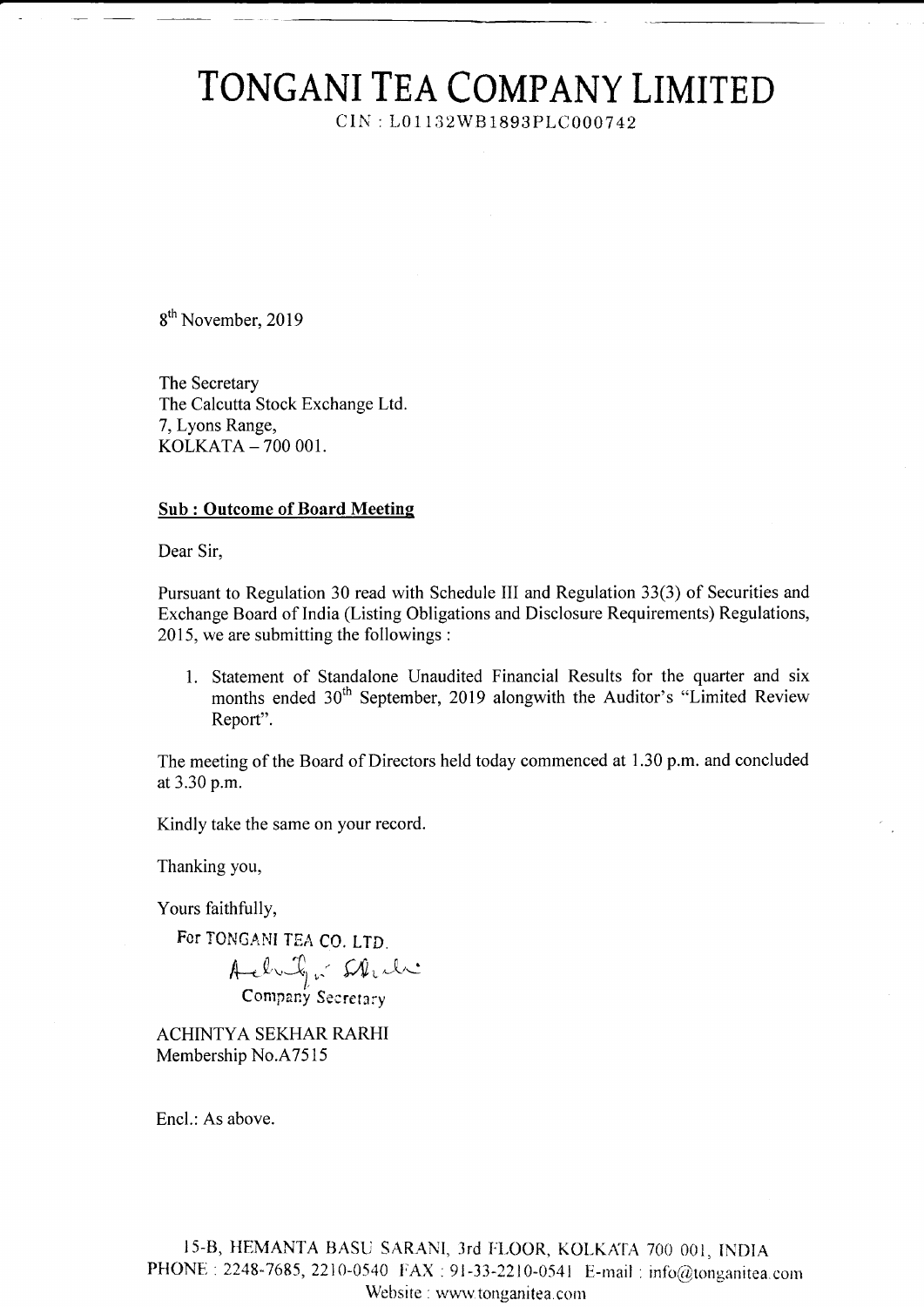# NAVIN NAYAR & COMPANY Chartered Accountants

Limited Review Report on unaudited Quarterly and First half year ended Financial Results of Tongani Tea Company Limited pursuant to Regulation 33 of SEBI (Listing Obligations and Disclosure Requirements) Regulations, 2015

To, The Board of Directors, Tongani Tea Company Limited CIN: 101132W81893PtC000742 158, Hemanta Basu Sarani Kolkata - 700 001

1. We have reviewed the accompanying Statement of unaudited standalone financial results of Tongani Tea Company Limited ("the Company") for the second quarter ended 30 September 2019 (from 01/07/2019 to 30/09/2019) and first half year ended on 30 September, 2019 (from 01/04/2019 to 30/09/2019) ("the Statement"), being submitted by the Company in compliance with lndian Accounting Standards ("lND AS") pursuant to the requirement of Regulation 33 of SEBI (Listing Obligations and Disclosure Requirements) Regulations,2Ot5.

2. This Statement, which is the responsibility of the Company's management and approved by the Board of Directors, has been prepared in accordance with the recognition and measurement principles laid down in lndian Accounting Standard 34 "lnterim Financial Reporting" ("lnd AS 34"), prescribed under Section 133 of the Companies Act, 2013, and other accounting principles generally accepted in lndia and in compliance with Regulation 33 of the Listing Regulations. Our responsibility is to issue a report on the Statement based on our review.

3.We conducted our review of the Statement in accordance with the Standard on Review Engagements (SRE) 2410 "Review of Interim Financial Information Performed by the Independent Auditor of the Entity" issued by the Institute of Chartered Accountants of lndia. This standard requires that we plan and perform the review to obtain moderate assurance as to whether the Statement is free of material misstatement.

4. A review is limited primarily to inquiries of company personnel and analytical procedures applied to financial data and thus provide less assurance than an audit. We have not performed an audit and accordingly, we do not express an audit opinion.

5. Based on our review conducted as above, nothing has come to our attention that causes us to believe that the accompanying Statement, prepared in accordance with applicable accounting standards and other recognized accounting practices and policies has not disclosed the information required to be disclosed in terms of Regulation 33 of the SEBI (Listing Obligations and Disclosure Requirements) Regulations, 2015 including the manner in which it is to be disclosed, or that it contains any material misstatement.

 $\rho\gamma\rho$ 

For Navin Nayar & Lo Chartered Accountants Firm Registration No.317117E \

> 1 (Navin Nayar) Proprietor Membership No - 053267

 $0.1$  jet  $\sim$   $\sim$   $\sim$ 

r'

Place: Kolkata Date: November 8, 2019 UDIN: 19053257AAAA8D3353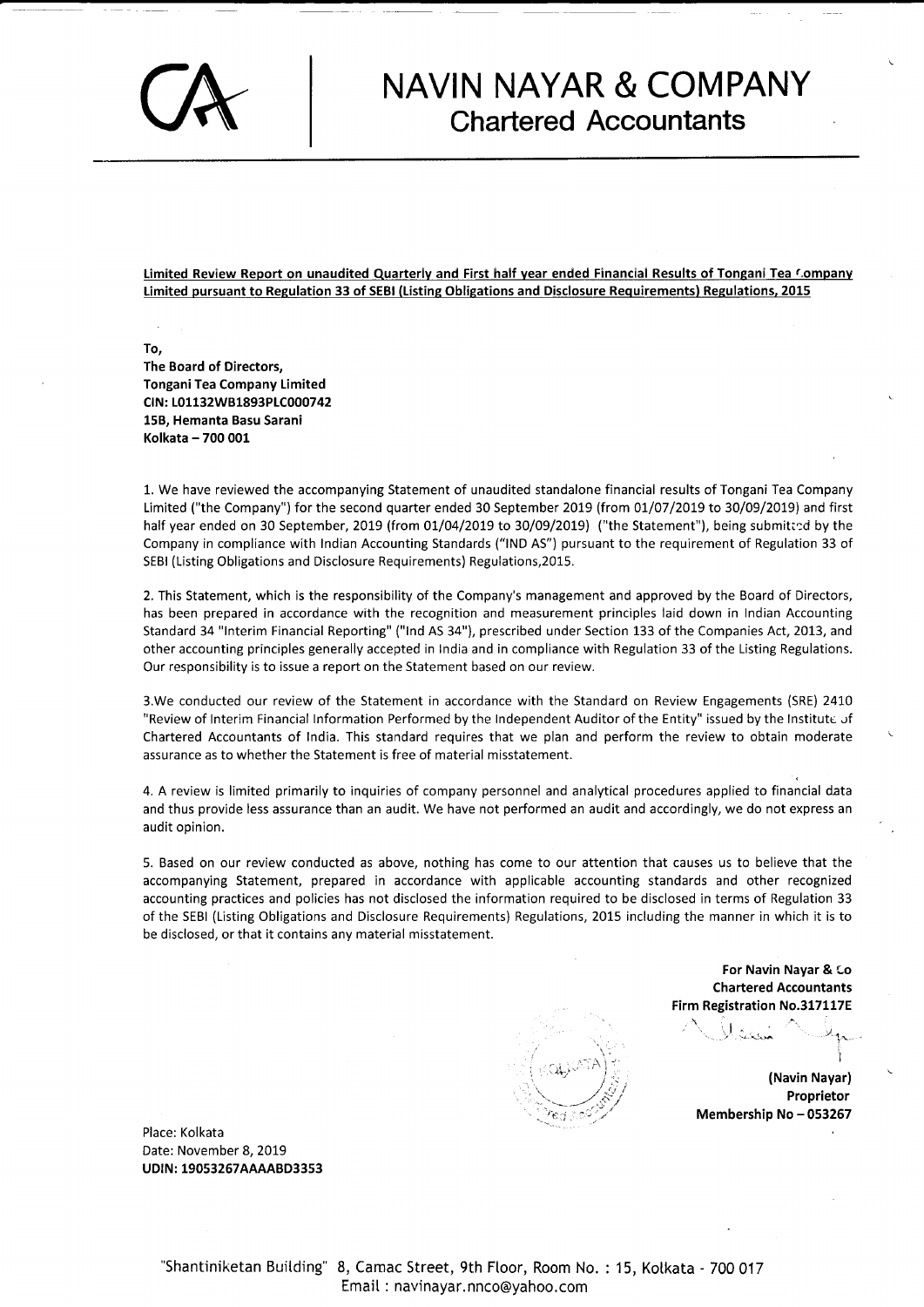## <u>TONGANI TEA COMPANY LIMITED</u>

 $\frac{1}{2} \left( \frac{1}{2} \right) \left( \frac{1}{2} \right) \left( \frac{1}{2} \right) \left( \frac{1}{2} \right) \left( \frac{1}{2} \right) \left( \frac{1}{2} \right) \left( \frac{1}{2} \right) \left( \frac{1}{2} \right) \left( \frac{1}{2} \right) \left( \frac{1}{2} \right) \left( \frac{1}{2} \right) \left( \frac{1}{2} \right) \left( \frac{1}{2} \right) \left( \frac{1}{2} \right) \left( \frac{1}{2} \right) \left( \frac{1}{2} \right) \left( \frac$ 

<u>CIN:L01132WB1893PLC000742</u>

Regd.Office: 15B, Hemanta Basu Sarani, 3rd Floor, Kolkata-700001.

Phone: 2248-7685, 2210-0540; Fax: 91-33-2210-0541

E-mail:info@tonganitea.com : Website : www.tonganitea.com

### STATEMENT OF STANDALONE UNAUDITED FINANCIAL RESULTS FOR THE QUARTER AND SIX MONTHS ENDED 30TH SEPTEMBER, 2019

| PARTI                   | <b>Rupees in Lakhs</b>                                      |                          |                           |            |         |                                      |                         |
|-------------------------|-------------------------------------------------------------|--------------------------|---------------------------|------------|---------|--------------------------------------|-------------------------|
|                         | <b>PARTICULARS</b>                                          |                          | <b>Quarter Ended</b>      |            |         | <b>Six Months Ended</b>              | <b>Year Ended</b>       |
|                         |                                                             | 30-09-2019               | 30-06-2019<br>(Unaudited) | 30-09-2018 |         | 30-09-2019 30-09-2018<br>(Unaudited) | 31-03-2019<br>(Audited) |
| $\vert$ 1               |                                                             | 289.00                   | 211.05                    | 318.91     | 500.05  | 529.44                               | 847.33                  |
| $\overline{\mathbf{2}}$ | Revenue from Operations<br>Other Income                     | 5.66                     | 7.55                      | 5.67       | 13.21   | 10.35                                | 26.68                   |
|                         | Total Income (1+2)                                          | 294.66                   | 218.60                    | 324.58     | 513.26  | 539.79                               | 874.01                  |
| $\overline{\mathbf{3}}$ | <b>Expenses</b>                                             |                          |                           |            |         |                                      |                         |
|                         | (a) Cost of materials consumed (Note 6)                     |                          |                           |            |         |                                      |                         |
|                         | (b) Purchases of stock-in-trade                             | 0.95                     | 1.61                      |            | 2.56    |                                      | 40.24                   |
|                         | (c) Changes in inventories of finished goods,               | (47.91)                  | (16.40)                   | (25.02)    | (64.31) | (71.13)                              | 4.51                    |
|                         | Stock-in-trade and Work-in-progress                         |                          |                           |            |         |                                      |                         |
|                         | (d) Employee Benefits Expense                               | 171.37                   | 116.80                    | 141.89     | 288.17  | 263.42                               | 496.27                  |
|                         | (e) Finance Costs                                           | 10.76                    | 11.45                     | 8.49       | 22.21   | 16.39                                | 35.49                   |
|                         |                                                             | 6.36                     | 6.36                      | 6.35       | 12.72   | 12.70                                | 24.57                   |
|                         | (f) Depreciation and Amortisation expenses                  | 61.17                    | 65.13                     | 87.29      | 126.30  | 154.82                               | 262.40                  |
|                         | (g) Other Expenses                                          |                          |                           |            |         |                                      |                         |
|                         | <b>Total Expenses</b>                                       | 202.70                   | 184.95                    | 219.00     | 387.65  | 376.20                               | 863.48                  |
| 4                       | Profit/(Loss) before Exceptional Items and<br>$tax(1+2-3)$  | 91.96                    | 33.65                     | 105.58     | 125.61  | 163.59                               | 10.53                   |
| 5                       | <b>Exceptional items</b>                                    |                          |                           |            |         |                                      |                         |
| 6                       | Profit/(Loss) before tax (4-5)                              | 91.96                    | 33.65                     | 105.58     | 125.61  | 163.59                               | 10.53                   |
| $\overline{\mathbf{z}}$ | <b>Tax Expenses</b>                                         |                          |                           |            |         |                                      |                         |
|                         | -Current Tax                                                |                          |                           |            |         |                                      | 1.67                    |
|                         | -MAT Credit                                                 |                          |                           |            |         |                                      |                         |
|                         | -Deferred Tax Assets                                        |                          |                           |            |         |                                      | (3.83)                  |
|                         | - Income Tax for earlier years                              |                          |                           |            |         |                                      |                         |
|                         | <b>Total Tax Expense</b>                                    |                          |                           |            |         |                                      | (2.16)                  |
| 8                       | Net Profit/(Loss) after tax (6-7)                           | 91.96                    | 33.65                     | 105.58     | 125.61  | 163.59                               | 12.69                   |
| 9                       | Other Comprehensive Income/(Loss) (net of tax)              |                          |                           |            |         |                                      |                         |
|                         | (a) Items that will not be reclassified to profit or loss   |                          |                           |            |         |                                      | 15.64                   |
|                         | - Income Tax relating to the item that will not be          |                          |                           |            |         |                                      |                         |
|                         | reclassified to profit or loss                              |                          |                           |            |         |                                      | (4.07)                  |
|                         | (b) Items that will be reclassified to profit or loss       |                          |                           |            |         |                                      |                         |
|                         | - Income Tax relating to the item that will be reclassified |                          |                           |            |         |                                      |                         |
|                         | to profit or loss                                           |                          |                           |            |         |                                      |                         |
|                         | Total Other Comprehensive Income/(Loss)                     |                          |                           |            |         |                                      |                         |
|                         | for the period (net of tax)                                 | $\overline{\phantom{0}}$ |                           |            |         |                                      | 11.57                   |
|                         | 10 Total Comprehensive Income/(Loss) for the                | 91.96                    | 33.65                     | 105.58     | 125.61  | 163.59                               | 24.26                   |
|                         | period (comprising Profit / (Loss) and other                |                          |                           |            |         |                                      |                         |
|                         | comprehensive income for the preiod) (8+9)                  |                          |                           |            |         |                                      |                         |
| 11                      | Paid up Equity Share Capital                                | 18.58                    | 18.58                     | 18.58      | 18.58   | 18.58                                | 18.58                   |
|                         | (Face Value of the Share Rs.10/- each)                      |                          |                           |            |         |                                      |                         |
| 12 <sub>2</sub>         | Other Equity                                                | 1059.56                  | 1059.56                   | 1060.43    | 1059.56 | 1060.43                              | 1059.56                 |
| 13                      | <b>Earnings Per Share (Weighted)</b>                        |                          |                           |            |         |                                      |                         |
|                         | (of Rs.10/- each)                                           |                          |                           |            |         |                                      |                         |
|                         | Basic<br>(a)                                                | 49.49                    | 18.11                     | 56.82      | 67.60   | 88.05                                | 13.06                   |
|                         | Diluted<br>(b)                                              | 49.49                    | 18.11                     | 56.82      | 67.60   | 88.05                                | 13.06                   |

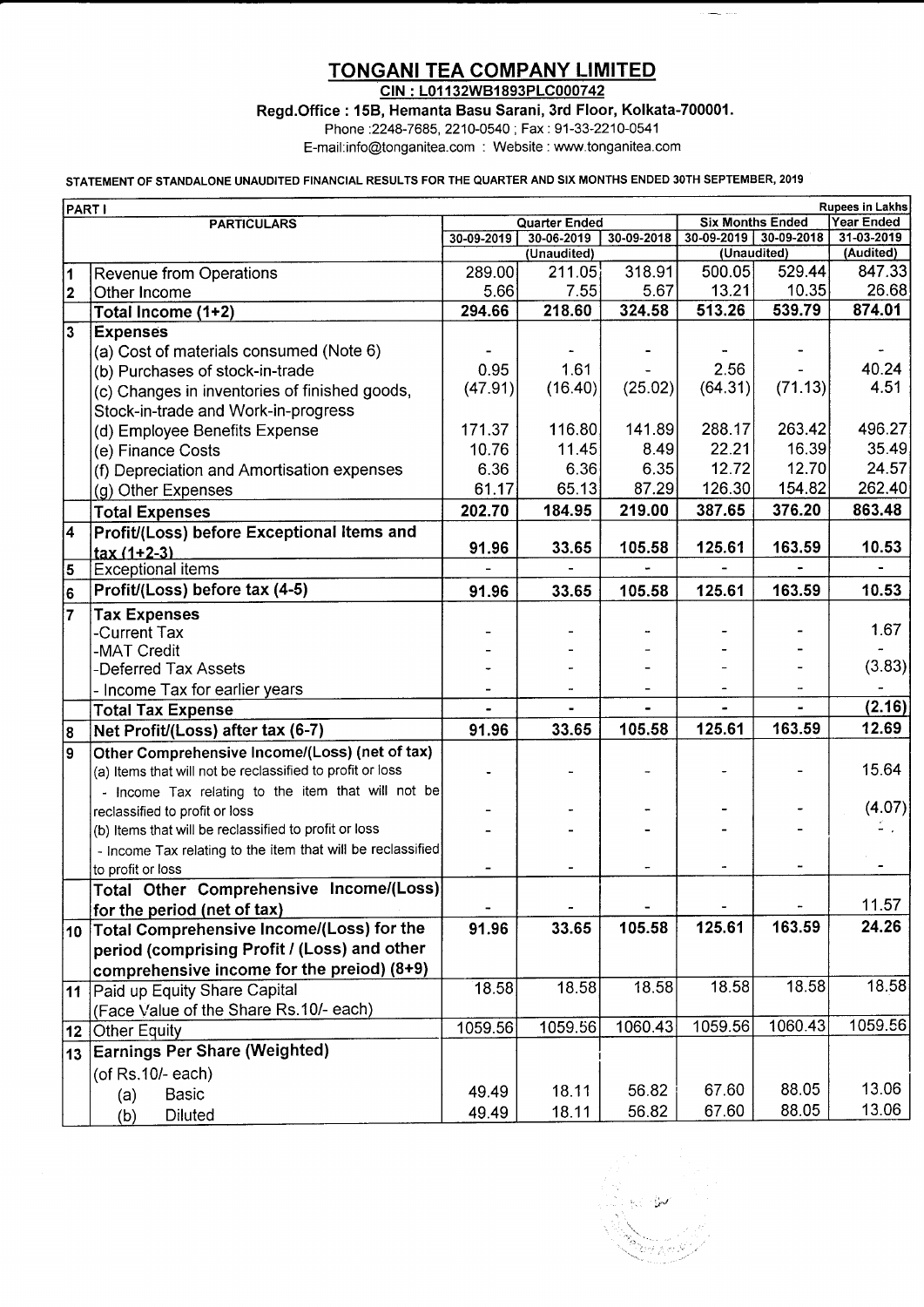#### **Standalone Statement of Assets and Liabilities**

(Punges in Jokhe)

| As at<br>As at<br><b>Current half</b><br><b>Previous</b><br><b>Particulars</b><br>year ended<br>Year ended<br>30/09/2019<br>31/03/2019<br><b>Unaudited</b><br><b>Audited</b><br><b>ASSETS</b><br>A<br>(1) Non-Current Assets<br>Property, Plant and Equipment<br>703.28<br>717.61<br>Capital Work-in-Progress<br>Goodwill<br><b>Other Intangible Assets</b><br><b>Financial Assets</b><br>Investments<br>217.79<br>217.79<br>Loans & Advances<br>68.00<br>78.00<br><b>Other Financial Assets</b><br>2.75<br>2.77<br><b>Other Non-Current Assets</b><br>26.42<br>26.42<br><b>Sub Total - Non-Current Assets</b><br>1018.24<br>1042.59<br>(2) Current Assets<br>Inventories<br>123.52<br>68.39<br><b>Biological Assets</b><br>0.73<br>0.73<br><b>Financial Assets</b><br>Investments<br>103.00<br>103.00<br><b>Trade Receivables</b><br>119.60<br>15.69<br>Cash and Cash Equivalents<br>17.69<br>1.97<br>Bank Balances other than above<br>1.02<br>1.02<br>Loans & Advances<br>433.03<br>457.36<br><b>Other Financial Assets</b><br>3.00<br>7.69<br><b>Current Tax Assets (Net)</b><br>16.69<br><b>Other Current Assets</b><br><b>Sub Total - Current Assets</b><br>818.28<br>674.70<br><b>TOTAL - ASSETS</b><br>1836.52<br>1717.29<br>IB.<br><b>EQUITY AND LIABILITIES</b><br>$(1)$ Equity<br><b>Equity Share Capital</b><br>18.58<br>18.58<br><b>Other Equity</b><br>Reserves and Surplus<br>1166.50<br>1052.96<br><b>Other Reserves</b><br>6.60<br>6.60<br><b>Sub Total - Equity</b><br>1191.68<br>1078.14<br>(2) Liabilities<br><b>Non-Current Liabilities</b><br><b>Financial Liabilities</b><br>Borrowings<br>64.99<br><b>Employee Benefit Obligations</b><br>130.29<br>130,29<br>Deferred Tax Liabilities (Net)<br>32.67<br>32.67<br><b>Other Non-Current Liabilities</b><br>0.07<br>0.07<br>Sub Total - Non- Current Liabilities<br>228.02<br>237.43<br><b>Current Liabilities</b><br><b>Financial Liabilities</b><br>Borrowings<br>373.92<br>358.03<br><b>Trade Payables</b><br>24.86<br>18.39<br><b>Other Financial Liabilities</b><br>7.33<br>5.17<br><b>Other Current Liabilities</b><br>1.71<br>1.19<br><b>Employee Benefit Obligations</b><br>9.00<br>17.27<br><b>Current Tax Liabilities (Net)</b><br>1.67<br>۰<br>Provisions<br><b>Sub Total - Current Liabilities</b><br>416.82<br>401.72<br><b>TOTAL - LIABILITIES</b><br>644.84<br>639.15<br>TOTAL - EQUITY AND LIABILITIES<br>1836.52<br>1717.29 |  | (Rupees III lakiis) |
|--------------------------------------------------------------------------------------------------------------------------------------------------------------------------------------------------------------------------------------------------------------------------------------------------------------------------------------------------------------------------------------------------------------------------------------------------------------------------------------------------------------------------------------------------------------------------------------------------------------------------------------------------------------------------------------------------------------------------------------------------------------------------------------------------------------------------------------------------------------------------------------------------------------------------------------------------------------------------------------------------------------------------------------------------------------------------------------------------------------------------------------------------------------------------------------------------------------------------------------------------------------------------------------------------------------------------------------------------------------------------------------------------------------------------------------------------------------------------------------------------------------------------------------------------------------------------------------------------------------------------------------------------------------------------------------------------------------------------------------------------------------------------------------------------------------------------------------------------------------------------------------------------------------------------------------------------------------------------------------------------------------------------------------------------------------------------------------------------------------------------------------------------------------------------------------------------------------------------------------------------------------------------------------------------------------------------------------------------------------------------------------------------------------------|--|---------------------|
|                                                                                                                                                                                                                                                                                                                                                                                                                                                                                                                                                                                                                                                                                                                                                                                                                                                                                                                                                                                                                                                                                                                                                                                                                                                                                                                                                                                                                                                                                                                                                                                                                                                                                                                                                                                                                                                                                                                                                                                                                                                                                                                                                                                                                                                                                                                                                                                                                    |  |                     |
|                                                                                                                                                                                                                                                                                                                                                                                                                                                                                                                                                                                                                                                                                                                                                                                                                                                                                                                                                                                                                                                                                                                                                                                                                                                                                                                                                                                                                                                                                                                                                                                                                                                                                                                                                                                                                                                                                                                                                                                                                                                                                                                                                                                                                                                                                                                                                                                                                    |  |                     |
|                                                                                                                                                                                                                                                                                                                                                                                                                                                                                                                                                                                                                                                                                                                                                                                                                                                                                                                                                                                                                                                                                                                                                                                                                                                                                                                                                                                                                                                                                                                                                                                                                                                                                                                                                                                                                                                                                                                                                                                                                                                                                                                                                                                                                                                                                                                                                                                                                    |  |                     |
|                                                                                                                                                                                                                                                                                                                                                                                                                                                                                                                                                                                                                                                                                                                                                                                                                                                                                                                                                                                                                                                                                                                                                                                                                                                                                                                                                                                                                                                                                                                                                                                                                                                                                                                                                                                                                                                                                                                                                                                                                                                                                                                                                                                                                                                                                                                                                                                                                    |  |                     |
|                                                                                                                                                                                                                                                                                                                                                                                                                                                                                                                                                                                                                                                                                                                                                                                                                                                                                                                                                                                                                                                                                                                                                                                                                                                                                                                                                                                                                                                                                                                                                                                                                                                                                                                                                                                                                                                                                                                                                                                                                                                                                                                                                                                                                                                                                                                                                                                                                    |  |                     |
|                                                                                                                                                                                                                                                                                                                                                                                                                                                                                                                                                                                                                                                                                                                                                                                                                                                                                                                                                                                                                                                                                                                                                                                                                                                                                                                                                                                                                                                                                                                                                                                                                                                                                                                                                                                                                                                                                                                                                                                                                                                                                                                                                                                                                                                                                                                                                                                                                    |  |                     |
|                                                                                                                                                                                                                                                                                                                                                                                                                                                                                                                                                                                                                                                                                                                                                                                                                                                                                                                                                                                                                                                                                                                                                                                                                                                                                                                                                                                                                                                                                                                                                                                                                                                                                                                                                                                                                                                                                                                                                                                                                                                                                                                                                                                                                                                                                                                                                                                                                    |  |                     |
|                                                                                                                                                                                                                                                                                                                                                                                                                                                                                                                                                                                                                                                                                                                                                                                                                                                                                                                                                                                                                                                                                                                                                                                                                                                                                                                                                                                                                                                                                                                                                                                                                                                                                                                                                                                                                                                                                                                                                                                                                                                                                                                                                                                                                                                                                                                                                                                                                    |  |                     |
|                                                                                                                                                                                                                                                                                                                                                                                                                                                                                                                                                                                                                                                                                                                                                                                                                                                                                                                                                                                                                                                                                                                                                                                                                                                                                                                                                                                                                                                                                                                                                                                                                                                                                                                                                                                                                                                                                                                                                                                                                                                                                                                                                                                                                                                                                                                                                                                                                    |  |                     |
|                                                                                                                                                                                                                                                                                                                                                                                                                                                                                                                                                                                                                                                                                                                                                                                                                                                                                                                                                                                                                                                                                                                                                                                                                                                                                                                                                                                                                                                                                                                                                                                                                                                                                                                                                                                                                                                                                                                                                                                                                                                                                                                                                                                                                                                                                                                                                                                                                    |  |                     |
|                                                                                                                                                                                                                                                                                                                                                                                                                                                                                                                                                                                                                                                                                                                                                                                                                                                                                                                                                                                                                                                                                                                                                                                                                                                                                                                                                                                                                                                                                                                                                                                                                                                                                                                                                                                                                                                                                                                                                                                                                                                                                                                                                                                                                                                                                                                                                                                                                    |  |                     |
|                                                                                                                                                                                                                                                                                                                                                                                                                                                                                                                                                                                                                                                                                                                                                                                                                                                                                                                                                                                                                                                                                                                                                                                                                                                                                                                                                                                                                                                                                                                                                                                                                                                                                                                                                                                                                                                                                                                                                                                                                                                                                                                                                                                                                                                                                                                                                                                                                    |  |                     |
|                                                                                                                                                                                                                                                                                                                                                                                                                                                                                                                                                                                                                                                                                                                                                                                                                                                                                                                                                                                                                                                                                                                                                                                                                                                                                                                                                                                                                                                                                                                                                                                                                                                                                                                                                                                                                                                                                                                                                                                                                                                                                                                                                                                                                                                                                                                                                                                                                    |  |                     |
|                                                                                                                                                                                                                                                                                                                                                                                                                                                                                                                                                                                                                                                                                                                                                                                                                                                                                                                                                                                                                                                                                                                                                                                                                                                                                                                                                                                                                                                                                                                                                                                                                                                                                                                                                                                                                                                                                                                                                                                                                                                                                                                                                                                                                                                                                                                                                                                                                    |  |                     |
|                                                                                                                                                                                                                                                                                                                                                                                                                                                                                                                                                                                                                                                                                                                                                                                                                                                                                                                                                                                                                                                                                                                                                                                                                                                                                                                                                                                                                                                                                                                                                                                                                                                                                                                                                                                                                                                                                                                                                                                                                                                                                                                                                                                                                                                                                                                                                                                                                    |  |                     |
|                                                                                                                                                                                                                                                                                                                                                                                                                                                                                                                                                                                                                                                                                                                                                                                                                                                                                                                                                                                                                                                                                                                                                                                                                                                                                                                                                                                                                                                                                                                                                                                                                                                                                                                                                                                                                                                                                                                                                                                                                                                                                                                                                                                                                                                                                                                                                                                                                    |  |                     |
|                                                                                                                                                                                                                                                                                                                                                                                                                                                                                                                                                                                                                                                                                                                                                                                                                                                                                                                                                                                                                                                                                                                                                                                                                                                                                                                                                                                                                                                                                                                                                                                                                                                                                                                                                                                                                                                                                                                                                                                                                                                                                                                                                                                                                                                                                                                                                                                                                    |  |                     |
|                                                                                                                                                                                                                                                                                                                                                                                                                                                                                                                                                                                                                                                                                                                                                                                                                                                                                                                                                                                                                                                                                                                                                                                                                                                                                                                                                                                                                                                                                                                                                                                                                                                                                                                                                                                                                                                                                                                                                                                                                                                                                                                                                                                                                                                                                                                                                                                                                    |  |                     |
|                                                                                                                                                                                                                                                                                                                                                                                                                                                                                                                                                                                                                                                                                                                                                                                                                                                                                                                                                                                                                                                                                                                                                                                                                                                                                                                                                                                                                                                                                                                                                                                                                                                                                                                                                                                                                                                                                                                                                                                                                                                                                                                                                                                                                                                                                                                                                                                                                    |  |                     |
|                                                                                                                                                                                                                                                                                                                                                                                                                                                                                                                                                                                                                                                                                                                                                                                                                                                                                                                                                                                                                                                                                                                                                                                                                                                                                                                                                                                                                                                                                                                                                                                                                                                                                                                                                                                                                                                                                                                                                                                                                                                                                                                                                                                                                                                                                                                                                                                                                    |  |                     |
|                                                                                                                                                                                                                                                                                                                                                                                                                                                                                                                                                                                                                                                                                                                                                                                                                                                                                                                                                                                                                                                                                                                                                                                                                                                                                                                                                                                                                                                                                                                                                                                                                                                                                                                                                                                                                                                                                                                                                                                                                                                                                                                                                                                                                                                                                                                                                                                                                    |  |                     |
|                                                                                                                                                                                                                                                                                                                                                                                                                                                                                                                                                                                                                                                                                                                                                                                                                                                                                                                                                                                                                                                                                                                                                                                                                                                                                                                                                                                                                                                                                                                                                                                                                                                                                                                                                                                                                                                                                                                                                                                                                                                                                                                                                                                                                                                                                                                                                                                                                    |  |                     |
|                                                                                                                                                                                                                                                                                                                                                                                                                                                                                                                                                                                                                                                                                                                                                                                                                                                                                                                                                                                                                                                                                                                                                                                                                                                                                                                                                                                                                                                                                                                                                                                                                                                                                                                                                                                                                                                                                                                                                                                                                                                                                                                                                                                                                                                                                                                                                                                                                    |  |                     |
|                                                                                                                                                                                                                                                                                                                                                                                                                                                                                                                                                                                                                                                                                                                                                                                                                                                                                                                                                                                                                                                                                                                                                                                                                                                                                                                                                                                                                                                                                                                                                                                                                                                                                                                                                                                                                                                                                                                                                                                                                                                                                                                                                                                                                                                                                                                                                                                                                    |  |                     |
|                                                                                                                                                                                                                                                                                                                                                                                                                                                                                                                                                                                                                                                                                                                                                                                                                                                                                                                                                                                                                                                                                                                                                                                                                                                                                                                                                                                                                                                                                                                                                                                                                                                                                                                                                                                                                                                                                                                                                                                                                                                                                                                                                                                                                                                                                                                                                                                                                    |  |                     |
|                                                                                                                                                                                                                                                                                                                                                                                                                                                                                                                                                                                                                                                                                                                                                                                                                                                                                                                                                                                                                                                                                                                                                                                                                                                                                                                                                                                                                                                                                                                                                                                                                                                                                                                                                                                                                                                                                                                                                                                                                                                                                                                                                                                                                                                                                                                                                                                                                    |  |                     |
|                                                                                                                                                                                                                                                                                                                                                                                                                                                                                                                                                                                                                                                                                                                                                                                                                                                                                                                                                                                                                                                                                                                                                                                                                                                                                                                                                                                                                                                                                                                                                                                                                                                                                                                                                                                                                                                                                                                                                                                                                                                                                                                                                                                                                                                                                                                                                                                                                    |  |                     |
|                                                                                                                                                                                                                                                                                                                                                                                                                                                                                                                                                                                                                                                                                                                                                                                                                                                                                                                                                                                                                                                                                                                                                                                                                                                                                                                                                                                                                                                                                                                                                                                                                                                                                                                                                                                                                                                                                                                                                                                                                                                                                                                                                                                                                                                                                                                                                                                                                    |  |                     |
|                                                                                                                                                                                                                                                                                                                                                                                                                                                                                                                                                                                                                                                                                                                                                                                                                                                                                                                                                                                                                                                                                                                                                                                                                                                                                                                                                                                                                                                                                                                                                                                                                                                                                                                                                                                                                                                                                                                                                                                                                                                                                                                                                                                                                                                                                                                                                                                                                    |  |                     |
|                                                                                                                                                                                                                                                                                                                                                                                                                                                                                                                                                                                                                                                                                                                                                                                                                                                                                                                                                                                                                                                                                                                                                                                                                                                                                                                                                                                                                                                                                                                                                                                                                                                                                                                                                                                                                                                                                                                                                                                                                                                                                                                                                                                                                                                                                                                                                                                                                    |  |                     |
|                                                                                                                                                                                                                                                                                                                                                                                                                                                                                                                                                                                                                                                                                                                                                                                                                                                                                                                                                                                                                                                                                                                                                                                                                                                                                                                                                                                                                                                                                                                                                                                                                                                                                                                                                                                                                                                                                                                                                                                                                                                                                                                                                                                                                                                                                                                                                                                                                    |  |                     |
|                                                                                                                                                                                                                                                                                                                                                                                                                                                                                                                                                                                                                                                                                                                                                                                                                                                                                                                                                                                                                                                                                                                                                                                                                                                                                                                                                                                                                                                                                                                                                                                                                                                                                                                                                                                                                                                                                                                                                                                                                                                                                                                                                                                                                                                                                                                                                                                                                    |  |                     |
|                                                                                                                                                                                                                                                                                                                                                                                                                                                                                                                                                                                                                                                                                                                                                                                                                                                                                                                                                                                                                                                                                                                                                                                                                                                                                                                                                                                                                                                                                                                                                                                                                                                                                                                                                                                                                                                                                                                                                                                                                                                                                                                                                                                                                                                                                                                                                                                                                    |  | 18.85               |
|                                                                                                                                                                                                                                                                                                                                                                                                                                                                                                                                                                                                                                                                                                                                                                                                                                                                                                                                                                                                                                                                                                                                                                                                                                                                                                                                                                                                                                                                                                                                                                                                                                                                                                                                                                                                                                                                                                                                                                                                                                                                                                                                                                                                                                                                                                                                                                                                                    |  |                     |
|                                                                                                                                                                                                                                                                                                                                                                                                                                                                                                                                                                                                                                                                                                                                                                                                                                                                                                                                                                                                                                                                                                                                                                                                                                                                                                                                                                                                                                                                                                                                                                                                                                                                                                                                                                                                                                                                                                                                                                                                                                                                                                                                                                                                                                                                                                                                                                                                                    |  |                     |
|                                                                                                                                                                                                                                                                                                                                                                                                                                                                                                                                                                                                                                                                                                                                                                                                                                                                                                                                                                                                                                                                                                                                                                                                                                                                                                                                                                                                                                                                                                                                                                                                                                                                                                                                                                                                                                                                                                                                                                                                                                                                                                                                                                                                                                                                                                                                                                                                                    |  |                     |
|                                                                                                                                                                                                                                                                                                                                                                                                                                                                                                                                                                                                                                                                                                                                                                                                                                                                                                                                                                                                                                                                                                                                                                                                                                                                                                                                                                                                                                                                                                                                                                                                                                                                                                                                                                                                                                                                                                                                                                                                                                                                                                                                                                                                                                                                                                                                                                                                                    |  |                     |
|                                                                                                                                                                                                                                                                                                                                                                                                                                                                                                                                                                                                                                                                                                                                                                                                                                                                                                                                                                                                                                                                                                                                                                                                                                                                                                                                                                                                                                                                                                                                                                                                                                                                                                                                                                                                                                                                                                                                                                                                                                                                                                                                                                                                                                                                                                                                                                                                                    |  |                     |
|                                                                                                                                                                                                                                                                                                                                                                                                                                                                                                                                                                                                                                                                                                                                                                                                                                                                                                                                                                                                                                                                                                                                                                                                                                                                                                                                                                                                                                                                                                                                                                                                                                                                                                                                                                                                                                                                                                                                                                                                                                                                                                                                                                                                                                                                                                                                                                                                                    |  |                     |
|                                                                                                                                                                                                                                                                                                                                                                                                                                                                                                                                                                                                                                                                                                                                                                                                                                                                                                                                                                                                                                                                                                                                                                                                                                                                                                                                                                                                                                                                                                                                                                                                                                                                                                                                                                                                                                                                                                                                                                                                                                                                                                                                                                                                                                                                                                                                                                                                                    |  |                     |
|                                                                                                                                                                                                                                                                                                                                                                                                                                                                                                                                                                                                                                                                                                                                                                                                                                                                                                                                                                                                                                                                                                                                                                                                                                                                                                                                                                                                                                                                                                                                                                                                                                                                                                                                                                                                                                                                                                                                                                                                                                                                                                                                                                                                                                                                                                                                                                                                                    |  |                     |
|                                                                                                                                                                                                                                                                                                                                                                                                                                                                                                                                                                                                                                                                                                                                                                                                                                                                                                                                                                                                                                                                                                                                                                                                                                                                                                                                                                                                                                                                                                                                                                                                                                                                                                                                                                                                                                                                                                                                                                                                                                                                                                                                                                                                                                                                                                                                                                                                                    |  |                     |
|                                                                                                                                                                                                                                                                                                                                                                                                                                                                                                                                                                                                                                                                                                                                                                                                                                                                                                                                                                                                                                                                                                                                                                                                                                                                                                                                                                                                                                                                                                                                                                                                                                                                                                                                                                                                                                                                                                                                                                                                                                                                                                                                                                                                                                                                                                                                                                                                                    |  |                     |
|                                                                                                                                                                                                                                                                                                                                                                                                                                                                                                                                                                                                                                                                                                                                                                                                                                                                                                                                                                                                                                                                                                                                                                                                                                                                                                                                                                                                                                                                                                                                                                                                                                                                                                                                                                                                                                                                                                                                                                                                                                                                                                                                                                                                                                                                                                                                                                                                                    |  |                     |
|                                                                                                                                                                                                                                                                                                                                                                                                                                                                                                                                                                                                                                                                                                                                                                                                                                                                                                                                                                                                                                                                                                                                                                                                                                                                                                                                                                                                                                                                                                                                                                                                                                                                                                                                                                                                                                                                                                                                                                                                                                                                                                                                                                                                                                                                                                                                                                                                                    |  |                     |
|                                                                                                                                                                                                                                                                                                                                                                                                                                                                                                                                                                                                                                                                                                                                                                                                                                                                                                                                                                                                                                                                                                                                                                                                                                                                                                                                                                                                                                                                                                                                                                                                                                                                                                                                                                                                                                                                                                                                                                                                                                                                                                                                                                                                                                                                                                                                                                                                                    |  |                     |
|                                                                                                                                                                                                                                                                                                                                                                                                                                                                                                                                                                                                                                                                                                                                                                                                                                                                                                                                                                                                                                                                                                                                                                                                                                                                                                                                                                                                                                                                                                                                                                                                                                                                                                                                                                                                                                                                                                                                                                                                                                                                                                                                                                                                                                                                                                                                                                                                                    |  |                     |
|                                                                                                                                                                                                                                                                                                                                                                                                                                                                                                                                                                                                                                                                                                                                                                                                                                                                                                                                                                                                                                                                                                                                                                                                                                                                                                                                                                                                                                                                                                                                                                                                                                                                                                                                                                                                                                                                                                                                                                                                                                                                                                                                                                                                                                                                                                                                                                                                                    |  |                     |
|                                                                                                                                                                                                                                                                                                                                                                                                                                                                                                                                                                                                                                                                                                                                                                                                                                                                                                                                                                                                                                                                                                                                                                                                                                                                                                                                                                                                                                                                                                                                                                                                                                                                                                                                                                                                                                                                                                                                                                                                                                                                                                                                                                                                                                                                                                                                                                                                                    |  | 74.40               |
|                                                                                                                                                                                                                                                                                                                                                                                                                                                                                                                                                                                                                                                                                                                                                                                                                                                                                                                                                                                                                                                                                                                                                                                                                                                                                                                                                                                                                                                                                                                                                                                                                                                                                                                                                                                                                                                                                                                                                                                                                                                                                                                                                                                                                                                                                                                                                                                                                    |  |                     |
|                                                                                                                                                                                                                                                                                                                                                                                                                                                                                                                                                                                                                                                                                                                                                                                                                                                                                                                                                                                                                                                                                                                                                                                                                                                                                                                                                                                                                                                                                                                                                                                                                                                                                                                                                                                                                                                                                                                                                                                                                                                                                                                                                                                                                                                                                                                                                                                                                    |  |                     |
|                                                                                                                                                                                                                                                                                                                                                                                                                                                                                                                                                                                                                                                                                                                                                                                                                                                                                                                                                                                                                                                                                                                                                                                                                                                                                                                                                                                                                                                                                                                                                                                                                                                                                                                                                                                                                                                                                                                                                                                                                                                                                                                                                                                                                                                                                                                                                                                                                    |  |                     |
|                                                                                                                                                                                                                                                                                                                                                                                                                                                                                                                                                                                                                                                                                                                                                                                                                                                                                                                                                                                                                                                                                                                                                                                                                                                                                                                                                                                                                                                                                                                                                                                                                                                                                                                                                                                                                                                                                                                                                                                                                                                                                                                                                                                                                                                                                                                                                                                                                    |  |                     |
|                                                                                                                                                                                                                                                                                                                                                                                                                                                                                                                                                                                                                                                                                                                                                                                                                                                                                                                                                                                                                                                                                                                                                                                                                                                                                                                                                                                                                                                                                                                                                                                                                                                                                                                                                                                                                                                                                                                                                                                                                                                                                                                                                                                                                                                                                                                                                                                                                    |  |                     |
|                                                                                                                                                                                                                                                                                                                                                                                                                                                                                                                                                                                                                                                                                                                                                                                                                                                                                                                                                                                                                                                                                                                                                                                                                                                                                                                                                                                                                                                                                                                                                                                                                                                                                                                                                                                                                                                                                                                                                                                                                                                                                                                                                                                                                                                                                                                                                                                                                    |  |                     |
|                                                                                                                                                                                                                                                                                                                                                                                                                                                                                                                                                                                                                                                                                                                                                                                                                                                                                                                                                                                                                                                                                                                                                                                                                                                                                                                                                                                                                                                                                                                                                                                                                                                                                                                                                                                                                                                                                                                                                                                                                                                                                                                                                                                                                                                                                                                                                                                                                    |  |                     |
|                                                                                                                                                                                                                                                                                                                                                                                                                                                                                                                                                                                                                                                                                                                                                                                                                                                                                                                                                                                                                                                                                                                                                                                                                                                                                                                                                                                                                                                                                                                                                                                                                                                                                                                                                                                                                                                                                                                                                                                                                                                                                                                                                                                                                                                                                                                                                                                                                    |  |                     |
|                                                                                                                                                                                                                                                                                                                                                                                                                                                                                                                                                                                                                                                                                                                                                                                                                                                                                                                                                                                                                                                                                                                                                                                                                                                                                                                                                                                                                                                                                                                                                                                                                                                                                                                                                                                                                                                                                                                                                                                                                                                                                                                                                                                                                                                                                                                                                                                                                    |  |                     |
|                                                                                                                                                                                                                                                                                                                                                                                                                                                                                                                                                                                                                                                                                                                                                                                                                                                                                                                                                                                                                                                                                                                                                                                                                                                                                                                                                                                                                                                                                                                                                                                                                                                                                                                                                                                                                                                                                                                                                                                                                                                                                                                                                                                                                                                                                                                                                                                                                    |  |                     |
|                                                                                                                                                                                                                                                                                                                                                                                                                                                                                                                                                                                                                                                                                                                                                                                                                                                                                                                                                                                                                                                                                                                                                                                                                                                                                                                                                                                                                                                                                                                                                                                                                                                                                                                                                                                                                                                                                                                                                                                                                                                                                                                                                                                                                                                                                                                                                                                                                    |  |                     |
|                                                                                                                                                                                                                                                                                                                                                                                                                                                                                                                                                                                                                                                                                                                                                                                                                                                                                                                                                                                                                                                                                                                                                                                                                                                                                                                                                                                                                                                                                                                                                                                                                                                                                                                                                                                                                                                                                                                                                                                                                                                                                                                                                                                                                                                                                                                                                                                                                    |  |                     |
|                                                                                                                                                                                                                                                                                                                                                                                                                                                                                                                                                                                                                                                                                                                                                                                                                                                                                                                                                                                                                                                                                                                                                                                                                                                                                                                                                                                                                                                                                                                                                                                                                                                                                                                                                                                                                                                                                                                                                                                                                                                                                                                                                                                                                                                                                                                                                                                                                    |  |                     |
|                                                                                                                                                                                                                                                                                                                                                                                                                                                                                                                                                                                                                                                                                                                                                                                                                                                                                                                                                                                                                                                                                                                                                                                                                                                                                                                                                                                                                                                                                                                                                                                                                                                                                                                                                                                                                                                                                                                                                                                                                                                                                                                                                                                                                                                                                                                                                                                                                    |  |                     |
|                                                                                                                                                                                                                                                                                                                                                                                                                                                                                                                                                                                                                                                                                                                                                                                                                                                                                                                                                                                                                                                                                                                                                                                                                                                                                                                                                                                                                                                                                                                                                                                                                                                                                                                                                                                                                                                                                                                                                                                                                                                                                                                                                                                                                                                                                                                                                                                                                    |  |                     |
|                                                                                                                                                                                                                                                                                                                                                                                                                                                                                                                                                                                                                                                                                                                                                                                                                                                                                                                                                                                                                                                                                                                                                                                                                                                                                                                                                                                                                                                                                                                                                                                                                                                                                                                                                                                                                                                                                                                                                                                                                                                                                                                                                                                                                                                                                                                                                                                                                    |  |                     |
|                                                                                                                                                                                                                                                                                                                                                                                                                                                                                                                                                                                                                                                                                                                                                                                                                                                                                                                                                                                                                                                                                                                                                                                                                                                                                                                                                                                                                                                                                                                                                                                                                                                                                                                                                                                                                                                                                                                                                                                                                                                                                                                                                                                                                                                                                                                                                                                                                    |  |                     |
|                                                                                                                                                                                                                                                                                                                                                                                                                                                                                                                                                                                                                                                                                                                                                                                                                                                                                                                                                                                                                                                                                                                                                                                                                                                                                                                                                                                                                                                                                                                                                                                                                                                                                                                                                                                                                                                                                                                                                                                                                                                                                                                                                                                                                                                                                                                                                                                                                    |  |                     |
|                                                                                                                                                                                                                                                                                                                                                                                                                                                                                                                                                                                                                                                                                                                                                                                                                                                                                                                                                                                                                                                                                                                                                                                                                                                                                                                                                                                                                                                                                                                                                                                                                                                                                                                                                                                                                                                                                                                                                                                                                                                                                                                                                                                                                                                                                                                                                                                                                    |  |                     |